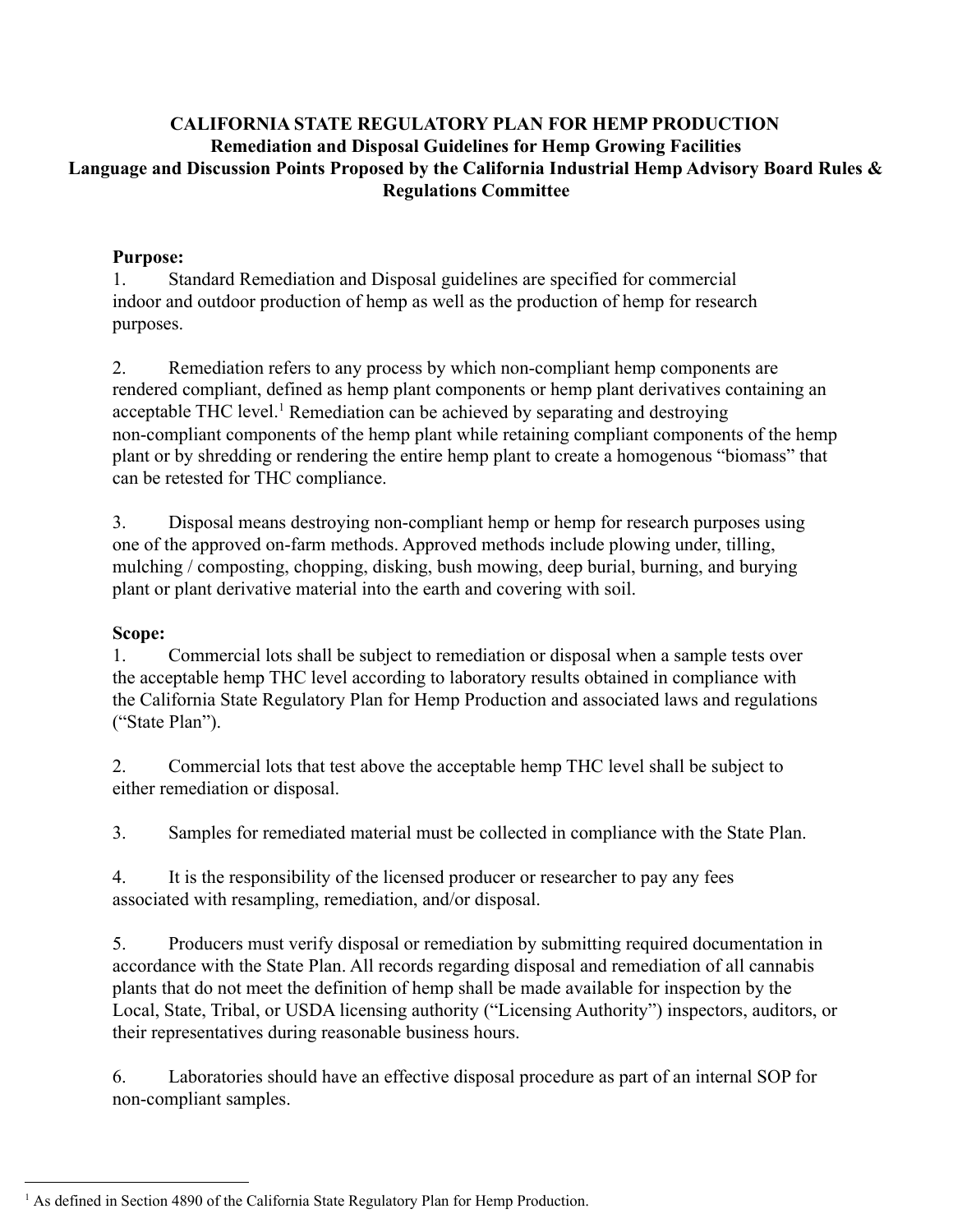# **Remediation Guidelines:**

1. The licensee or designated employee; or an approved representative of the licensing authority shall remediate or destroy non-compliant hemp in accordance with the State Plan.

2. Upon notification that a lot has tested above the acceptable hemp THC level, the licensee should notify the appropriate Licensing Authority of the licensee's decision to either destroy or remediate the non-compliant lot in accordance with the State Plan. The licensee shall notify the Licensing Authority of their decision to either remediate or dispose of the non-compliant lot. Additionally, the licensee should notify the licensing authority of the remediation or disposal method providing the Licensing Authority with a detailed Remediation Plan.

3. If the licensee chooses to remediate the non-compliant lot, the licensee should select either to separate and remove the non-compliant components of the lot or to shred the entire lot into "biomass."

4. Separation of non-compliant materials.

4.1 A licensee seeking to remediate the non-compliant lot by separating and removing the non-compliant components of the lot shall submit a detailed plan for separating non-compliant materials to the Licensing Authority for approval in accordance with all applicable laws and regulations.

#### 5. Creation of Biomass

5.1 The entire lot, as reported to the FSA, should be shredded to create a homogenous, uniform biomass. As part of a State Plan the Licensing Authority shall include acceptable methods for the creation of biomass under this remediation strategy. Methods may include, but are not limited to, the shredding of hemp plants through shredders, composters, or specialty mechanical equipment.

5.2 The biomass created through this process shall be resampled and retested to ensure compliance before entering the stream of commerce.). Biomass that fails the retesting is non-compliant hemp and shall be destroyed.

5.3. Remediated biomass should be separated from any compliant hemp stored in the area and clearly labeled and demarcated as "hemp for remediation purposes." All lots subject to remediation should be stored, labeled and demarcated apart from each other and from other compliant hemp lots stored or held nearby.

5.4. Remediated biomass should not leave the labeled and demarcated area until a test result showing compliance with the acceptable hemp THC level is received or until the biomass will be destroyed.

#### **Re-sampling Remediated Biomass:**

1. Remediated biomass shall be resampled and retested to ensure compliance before entering the stream of commerce in accordance with applicable sampling and testing protocols. Biomass that fails the retesting shall be destroyed.

2. The resample should be taken by a sampling agent in accordance with application sampling protocols.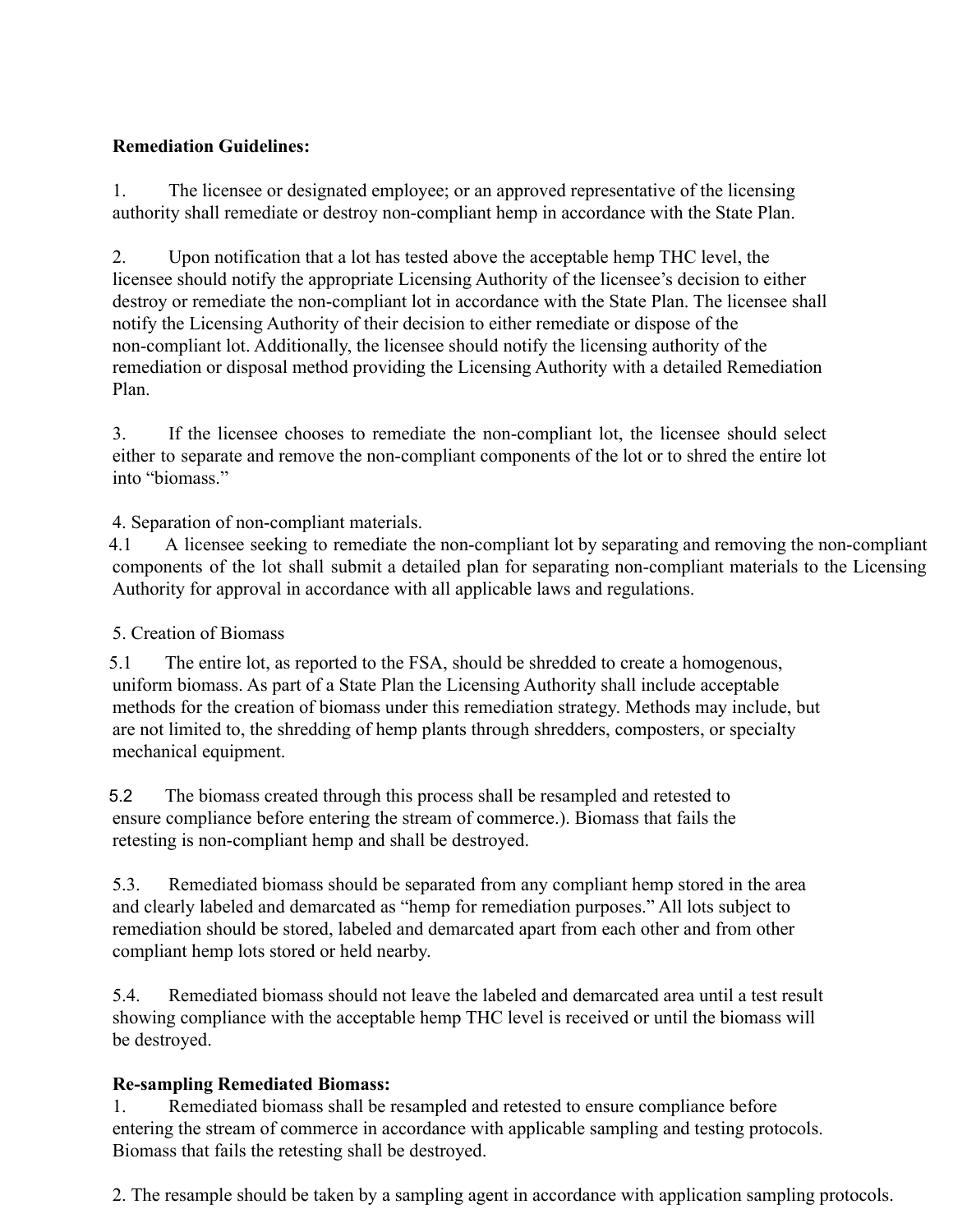3. An original copy of the resample test results, or a legible copy, should be retained by the producer or an authorized representative and available for inspection for a period of three (3) years from the date of receipt.

4. Laboratories testing a resample should utilize the same testing protocols as when testing a standard sample as described in the "Laboratory Testing Guidelines."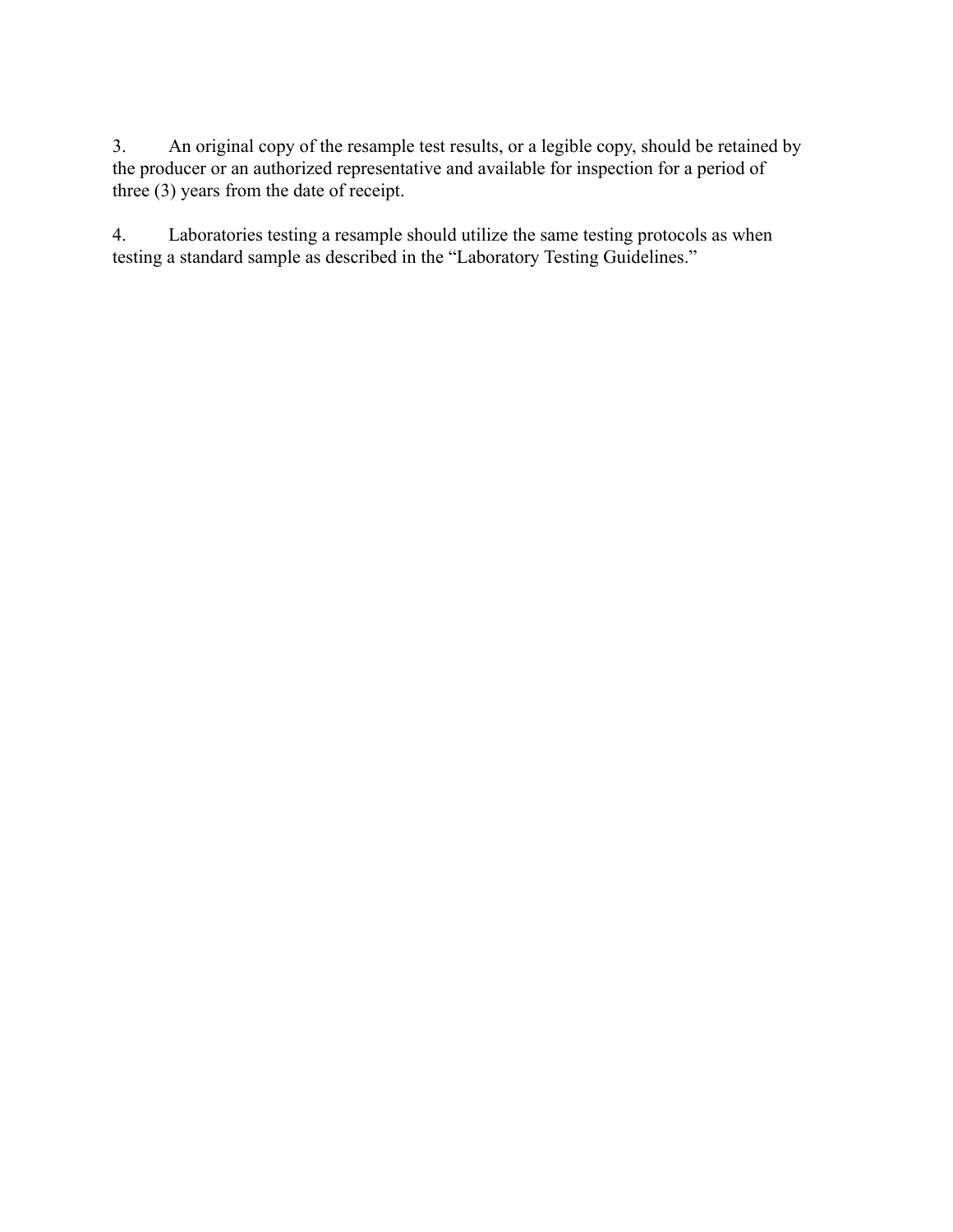# **Disposal Guidelines:**

| <b>Photo Example</b> | <b>Ag Production</b><br><b>Activity</b>                                                                             | Compliant<br>outcome                                                                                               | <b>Photo Example</b> |
|----------------------|---------------------------------------------------------------------------------------------------------------------|--------------------------------------------------------------------------------------------------------------------|----------------------|
|                      | <b>Plowing Under</b><br>Curved<br>plow blades<br>rotate<br>subsoil to<br>surface and<br>bury crop<br>below          | <b>Plowing Under</b><br>"Green<br>Manure"<br>Amends<br>soil directly<br>from crop                                  |                      |
|                      | Mulching /<br>Composting<br>Fields crops<br>cut and<br>blended<br>with<br>manure or<br>other<br>biomass<br>material | Mulching /<br>Composting<br>"Green<br>Manure"<br>Mulch<br>$\bullet$<br>mixed with<br>manure<br>or other<br>biomass |                      |
|                      | <b>Disking</b><br>Leveling of<br>field using<br>tow-behind<br>disk<br>implement                                     | <b>Disking</b><br>"Green<br>Manure"<br>Amends<br>soil directly<br>from crop<br>while<br>leveling<br>field          |                      |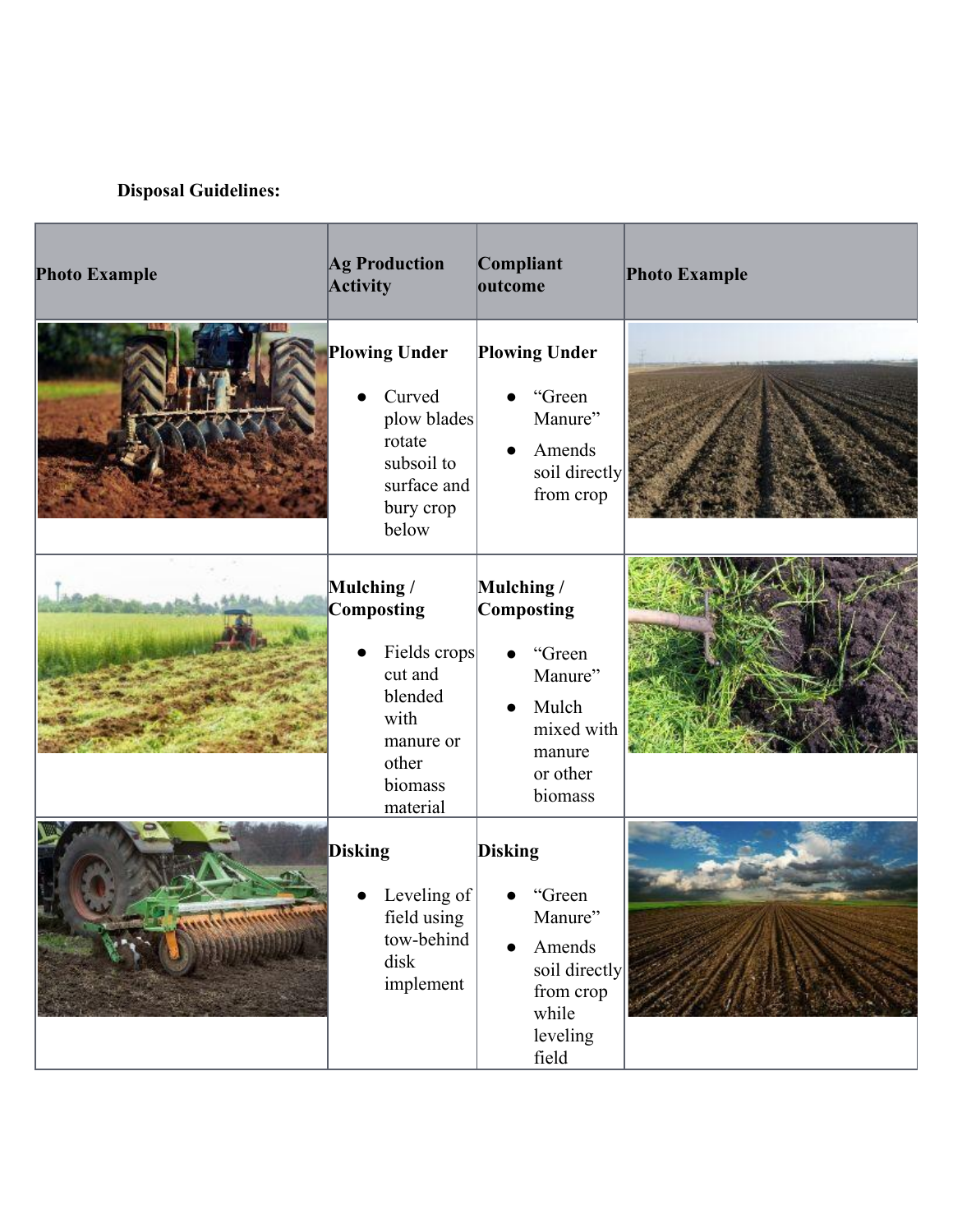| <b>Photo Example</b> | <b>Ag Production</b><br><b>Activity</b>                                                                             | Compliant<br>outcome                                                                                                     | <b>Photo Example</b> |
|----------------------|---------------------------------------------------------------------------------------------------------------------|--------------------------------------------------------------------------------------------------------------------------|----------------------|
|                      | <b>Bush Mower/</b><br><b>Chopper</b><br>Commercial<br>lawn mower<br>used to<br>shred and<br>mix thick<br>vegetation | <b>Bush Mower/</b><br><b>Chopper</b><br>"Green<br>Manure"<br>Shredded<br>$\bullet$<br>biomass<br>decomposes<br>into soil |                      |
|                      | <b>Deep Burial</b><br>Fields are<br>trenched,<br>surface soil<br>is buried at<br>depth of at<br>least 12"           | <b>Deep Burial</b><br>Field<br>biomass<br>buried in<br>trenches<br>and covered<br>with soil                              |                      |
|                      | Burning<br>Setting fire<br>to specific<br>production<br>fields or<br>biomatter<br>piled on the<br>field             | <b>Burning</b><br>Fields are<br>$\bullet$<br>cleared of<br>all plant<br>material                                         |                      |